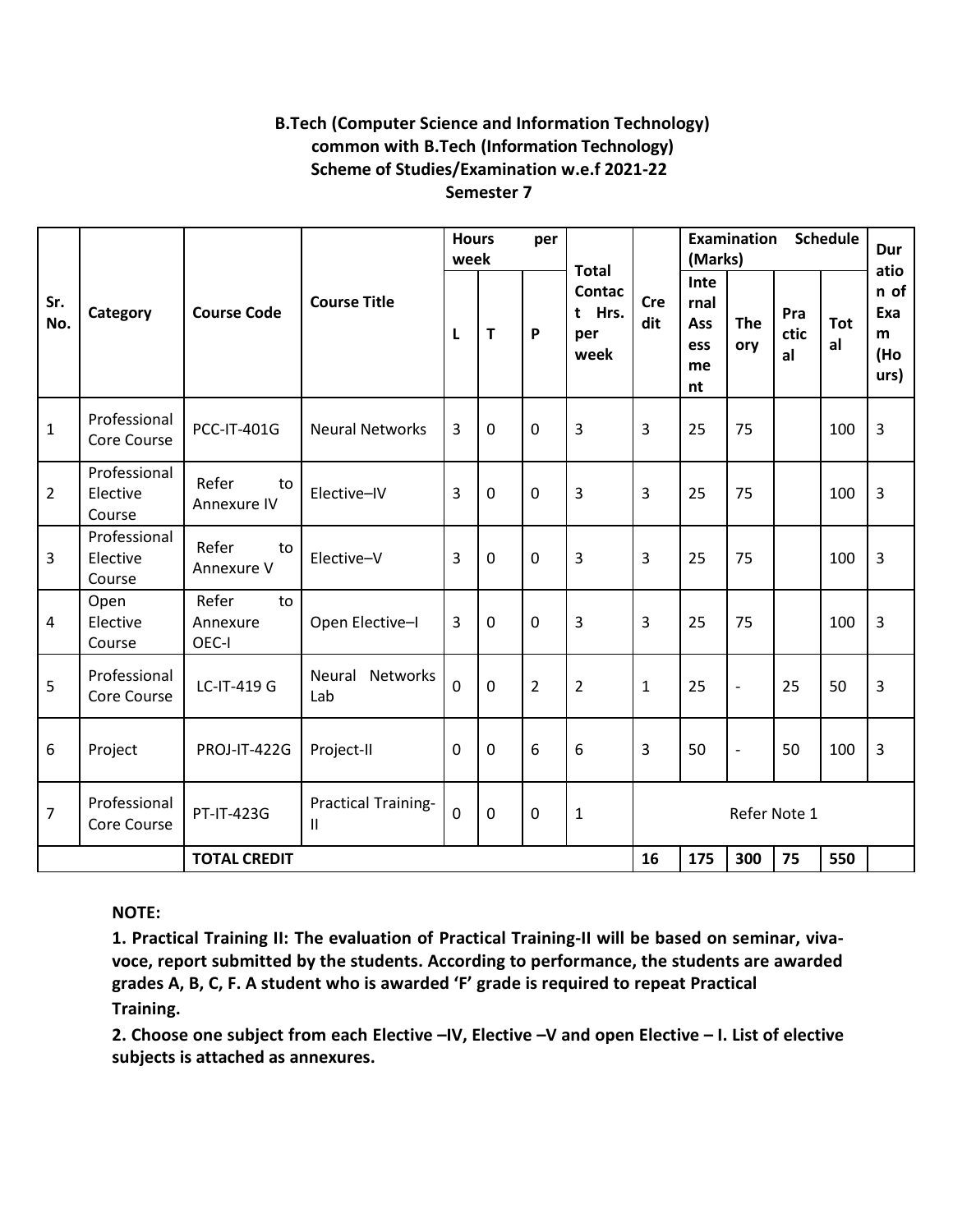#### **Annexure IV**

- 1. PEC-IT-404G: High Speed Networks
- 2. PEC-IT-405G: Advanced Computer Architecture
- 3. PEC-IT-406G: Soft Computing
- 4. PEC-IT-407G: Software Project Management

#### **Annexure V**

- 1. PEC-IT-408G: Cloud Computing
- 2. PEC-IT-409G: Analytical Instrumentation
- 3. PEC-IT-410G: Cyber Security Threats

## **Annexure OEC-I**

- 1. OEC-IT-411G: Robotics
- 2. OEC-IT-414G: Disaster Management
- 3. HSMC-418G: Human Resource Management
- 4.OEC-IT-415G:Game Theory in Engineering Application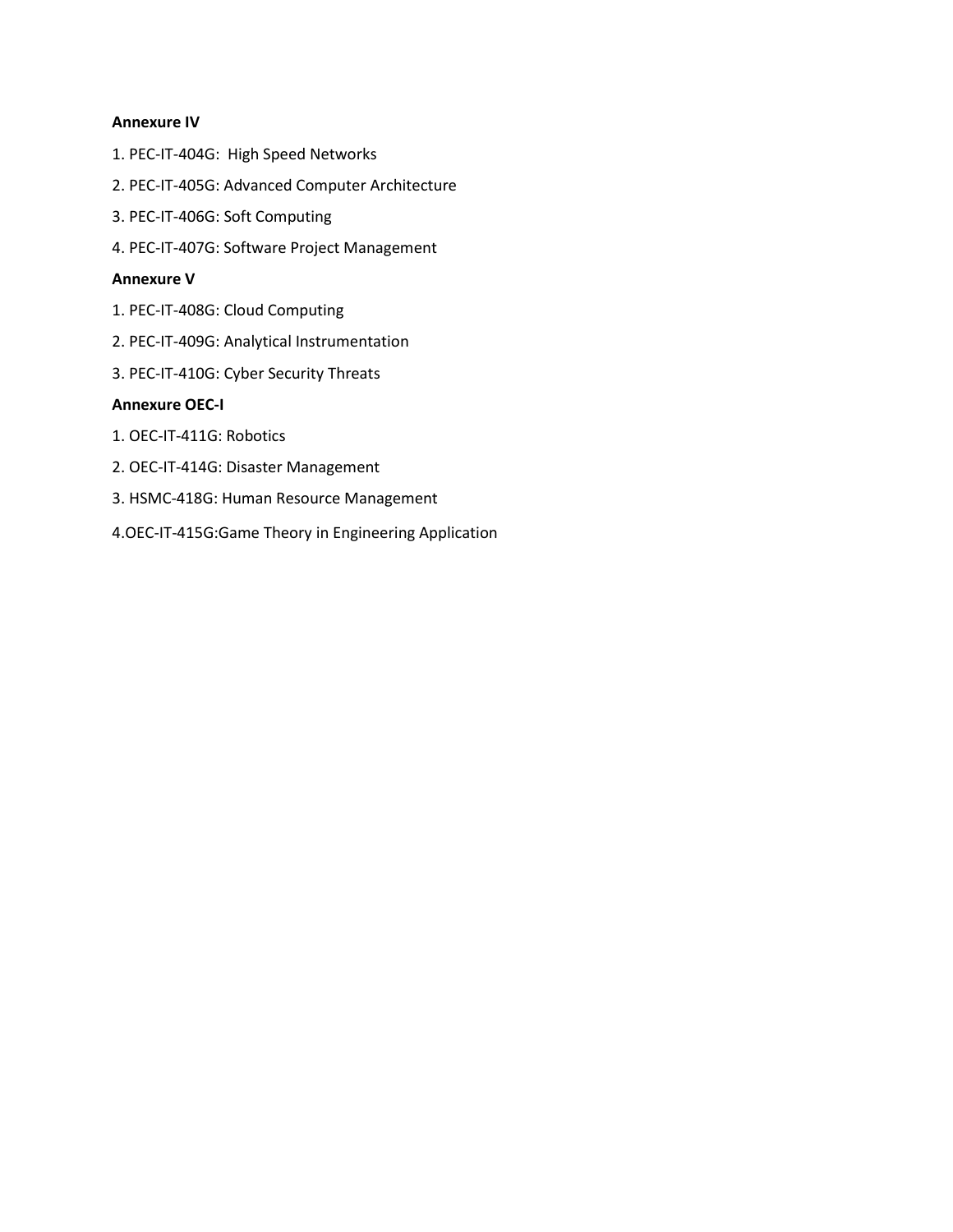# **B.Tech (Computer Science and Information Technology)** common with B.Tech (Information Technology) Scheme of Studies/Examination w.e.f 2021-22

Semester 8

| Sr.<br>No.          | Category                    | <b>Course Code</b>                | <b>Course Title</b>                | Hours per week |             |                | <b>Tot</b><br>al                       |                   | <b>Schedule</b><br><b>Examination</b><br>(Marks) |                   |                   |                  | Dur                                     |
|---------------------|-----------------------------|-----------------------------------|------------------------------------|----------------|-------------|----------------|----------------------------------------|-------------------|--------------------------------------------------|-------------------|-------------------|------------------|-----------------------------------------|
|                     |                             |                                   |                                    | L              | T           | P              | Con<br>tact<br>Hrs.<br>per<br>wee<br>k | <b>Cre</b><br>dit | Inte<br>rnal<br>Ass<br>ess<br>me<br>nt           | <b>The</b><br>ory | Pra<br>ctic<br>al | <b>Tot</b><br>al | atio<br>n of<br>Exa<br>m<br>(Ho<br>urs) |
| $\mathbf{1}$        | Professional<br>Core Course | <b>PCC-IT-402G</b>                | R Programming                      | 3              | $\mathbf 0$ | $\mathbf 0$    | 3                                      | 3                 | 25                                               | 75                |                   | 100              | 3                                       |
| $\overline{2}$      | Professional<br>Core Course | <b>PCC-IT-403G</b>                | Data<br><b>Big</b><br>Analysis     | $\overline{3}$ | $\mathbf 0$ | $\mathbf 0$    | 3                                      | 3                 | 25                                               | 75                |                   | 100              | 3                                       |
| $\overline{3}$      | Open<br>Elective<br>Course  | Refer<br>to<br>Annexure OEC-<br>Ш | Open Elective-II                   | $\overline{3}$ | $\mathbf 0$ | $\mathbf 0$    | 3                                      | 3                 | 25                                               | 75                |                   | 100              | 3                                       |
| $\overline{4}$      | Professional<br>Core Course | LC-IT-420G                        | R Programming<br>Lab               | $\overline{3}$ | $\mathbf 0$ | $\mathbf 0$    | $\overline{3}$                         | 3                 | 25                                               | 75                |                   | 100              | $\overline{3}$                          |
| 5                   | Professional<br>Core Course | LC-IT-4212G                       | <b>Big</b><br>Data<br>Analysis Lab | $\mathbf 0$    | $\Omega$    | $\overline{2}$ | $\overline{2}$                         | $\mathbf{1}$      | 25                                               |                   | 25                | 50               | $\overline{3}$                          |
| 6                   | Project                     | <b>PROJ-IT-424G</b>               | Project-III                        | $\mathbf 0$    | $\mathbf 0$ | 8              | $\overline{4}$                         | $\overline{4}$    | 50                                               |                   | 50                | 100              | 3                                       |
| <b>TOTAL CREDIT</b> |                             |                                   |                                    |                |             | 17             | 175                                    | 300               | 75                                               | 550               |                   |                  |                                         |

**NOTE:** 

Choose one subject from open Elective - II. List of elective subjects is attached as annexures.